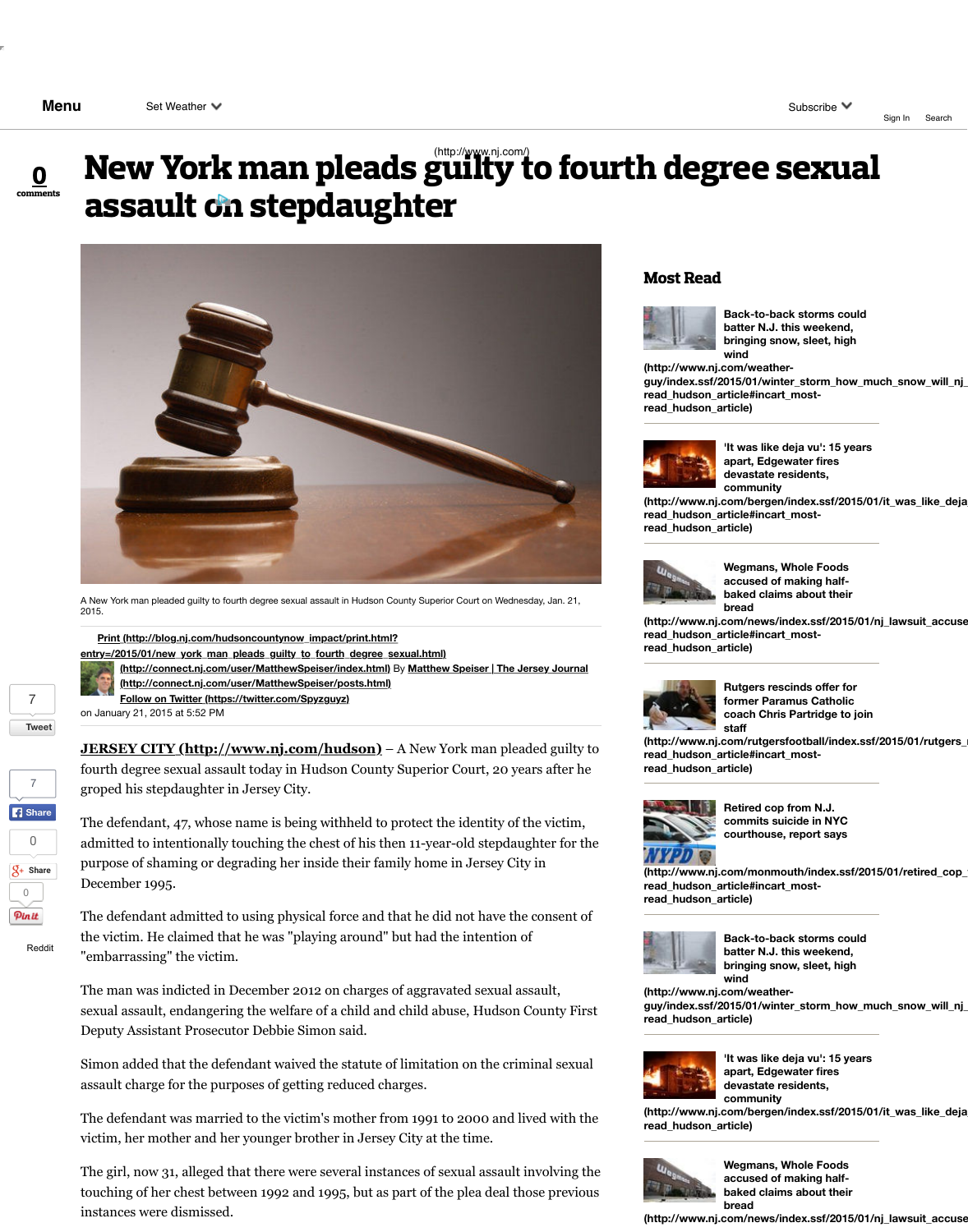





|--|

**[Newest](http://www.nj.com/jjournal-news/index.ssf/2015/01/new_york_man_pleads_guilty_to.html#incart_related_stories%23incart_related_stories)** | **Oldest**